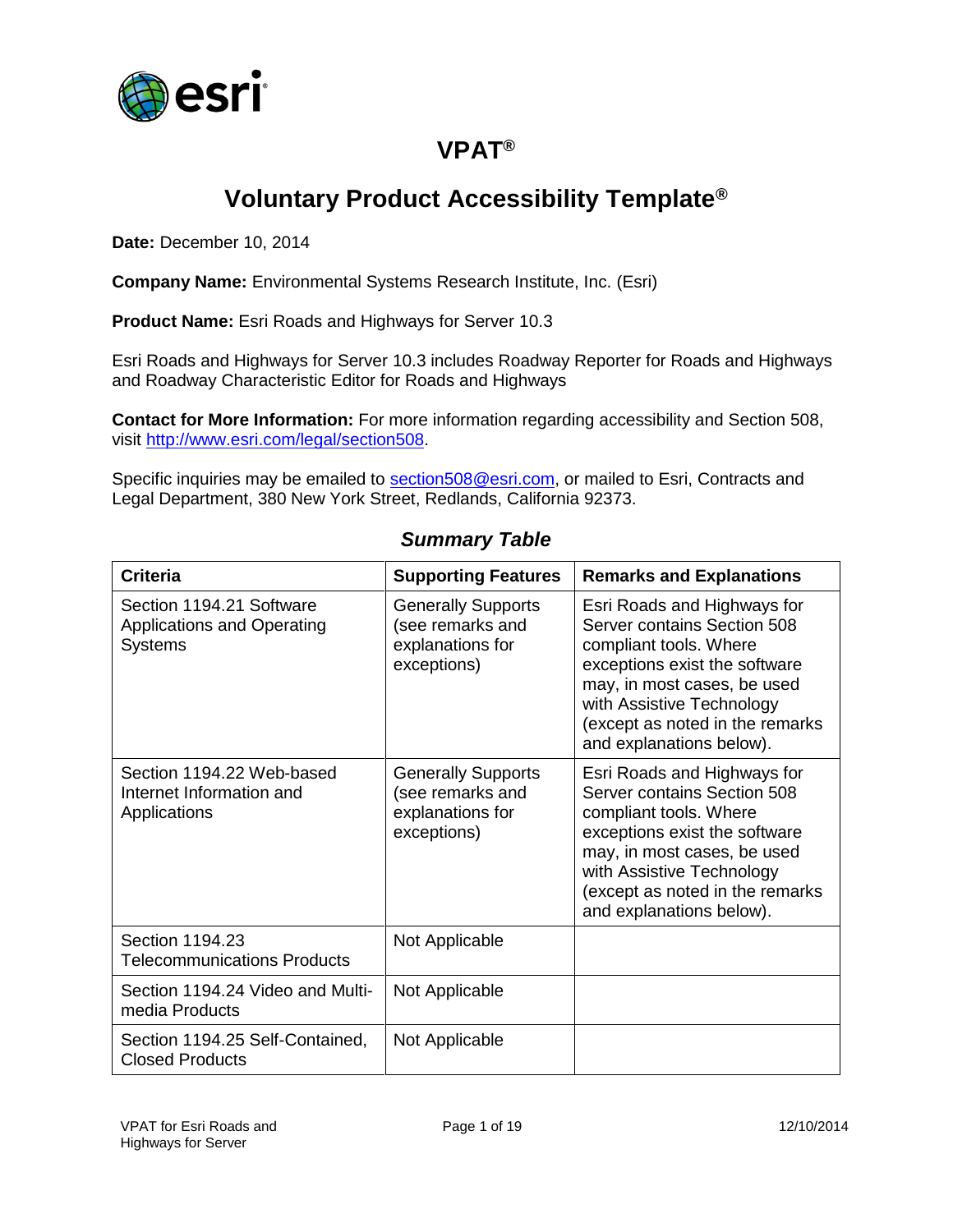| Section 1194.26 Desktop and<br><b>Portable Computers</b>  | Not Applicable                                                                   |                                            |
|-----------------------------------------------------------|----------------------------------------------------------------------------------|--------------------------------------------|
| Section 1194.31 Functional<br>Performance Criteria        | <b>Generally Supports</b><br>(see remarks and<br>explanations for<br>exceptions) | See the remarks and<br>explanations below. |
| Section 1194.41 Information,<br>Documentation and Support | <b>Supports</b>                                                                  | See the remarks and<br>explanations below. |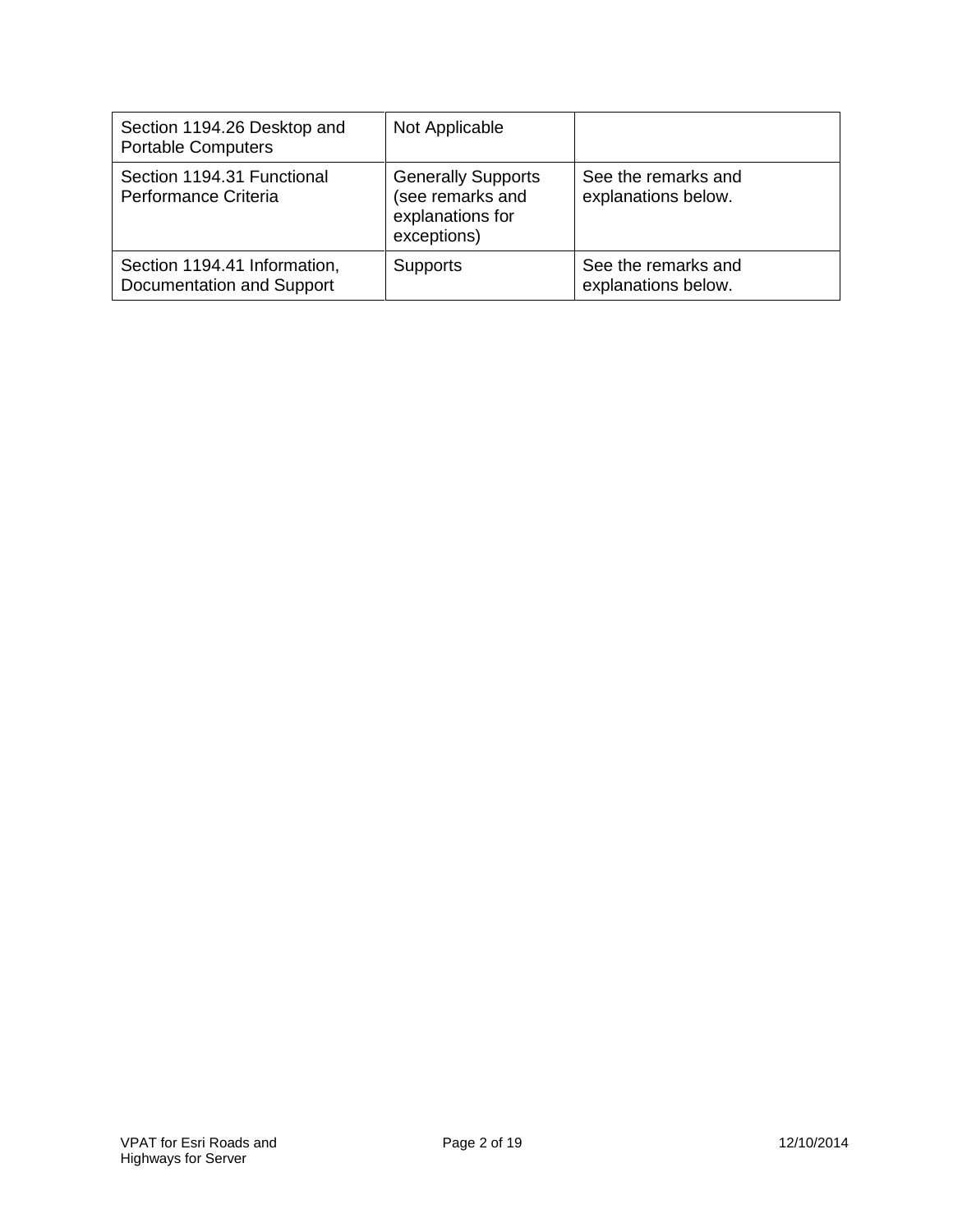| <b>Criteria</b>                                                                                                                                                                                                                                                                                                                                                                                                                                                                                                                                                                                         | <b>Supporting Features</b> | <b>Remarks and Explanations</b>                                                                                                                                                                        |
|---------------------------------------------------------------------------------------------------------------------------------------------------------------------------------------------------------------------------------------------------------------------------------------------------------------------------------------------------------------------------------------------------------------------------------------------------------------------------------------------------------------------------------------------------------------------------------------------------------|----------------------------|--------------------------------------------------------------------------------------------------------------------------------------------------------------------------------------------------------|
| (a) When software is designed to<br>run on a system that has a<br>keyboard, product functions shall<br>be executable from a keyboard<br>where the function itself or the<br>result of performing a function<br>can be discerned textually.                                                                                                                                                                                                                                                                                                                                                              | <b>Supports</b>            | Esri Roads and Highways for<br>Server uses web browsers to<br>host the dialogs and interfaces,<br>any keyboard or device<br>interaction is governed by the<br>support of the browser and web<br>pages. |
| (b) Applications shall not disrupt<br>or disable activated features of<br>other products that are identified<br>as accessibility features, where<br>those features are developed and<br>documented according to<br>industry standards. Applications<br>also shall not disrupt or disable<br>activated features of any<br>operating system that are<br>identified as accessibility features<br>where the application<br>programming interface for those<br>accessibility features has been<br>documented by the manufacturer<br>of the operating system and is<br>available to the product<br>developer. | <b>Supports</b>            |                                                                                                                                                                                                        |
| (c) A well-defined on-screen<br>indication of the current focus<br>shall be provided that moves<br>among interactive interface<br>elements as the input focus<br>changes. The focus shall be<br>programmatically exposed so<br>that Assistive Technology can<br>track focus and focus changes.                                                                                                                                                                                                                                                                                                          | Supports                   | Esri Roads and Highways for<br>Server uses web browsers to<br>host the dialogs and interfaces,<br>any keyboard or device<br>interaction is governed by the<br>support of the browser and web<br>pages. |
| (d) Sufficient information about a<br>user interface element including<br>the identity, operation and state<br>of the element shall be available<br>to Assistive Technology. When<br>an image represents a program<br>element, the information<br>conveyed by the image must also<br>be available in text.                                                                                                                                                                                                                                                                                              | <b>Supports</b>            |                                                                                                                                                                                                        |
| (e) When bitmap images are<br>used to identify controls, status                                                                                                                                                                                                                                                                                                                                                                                                                                                                                                                                         | Supports                   | Esri Roads and Highways for<br>Server uses web browsers to                                                                                                                                             |

*Section 1194.21 Software Applications and Operating Systems – Detail*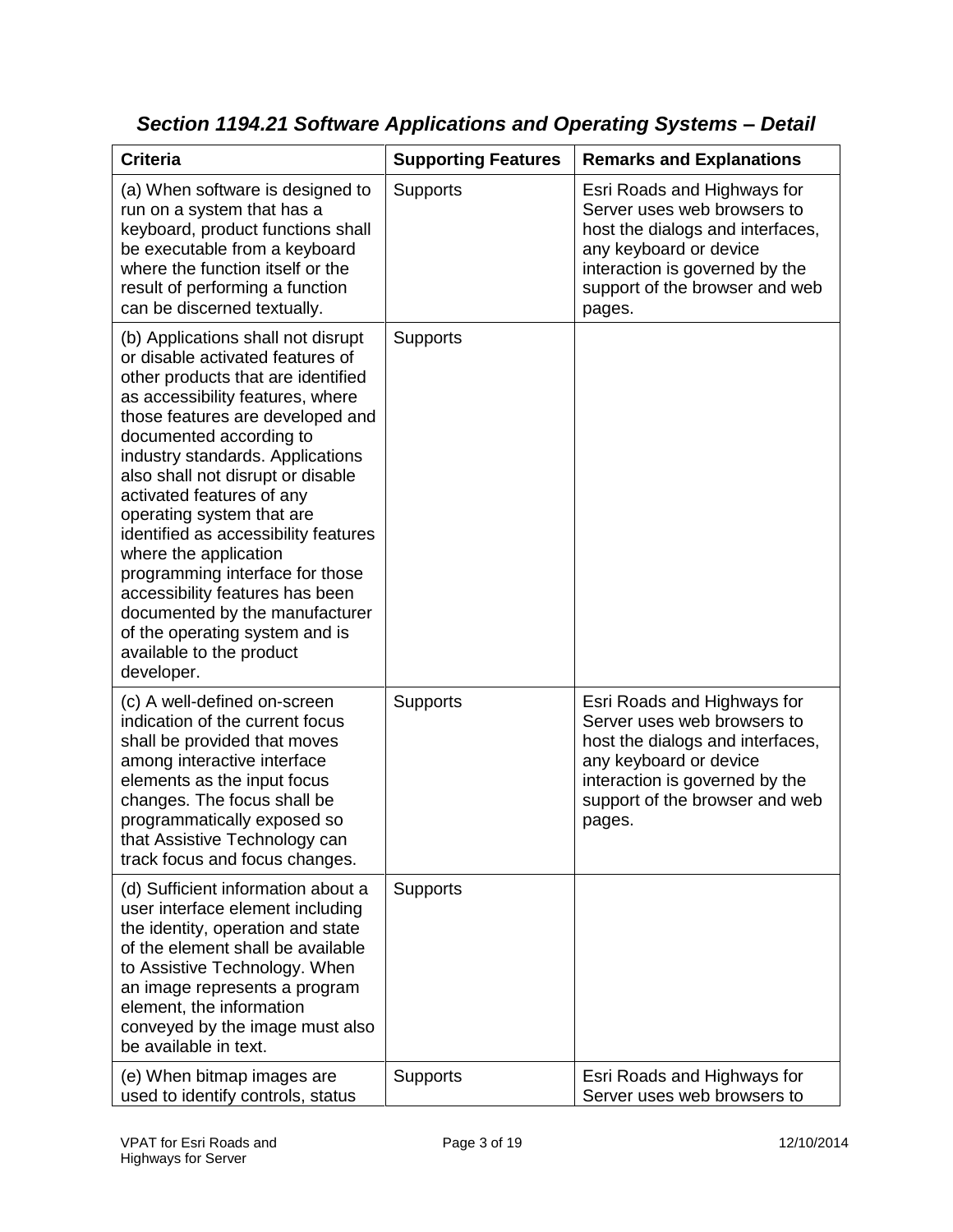| indicators, or other programmatic<br>elements, the meaning assigned<br>to those images shall be<br>consistent throughout an<br>application's performance.                                                                                                           |                                                                      | host the dialogs and interfaces,<br>any keyboard or device<br>interaction is governed by the<br>support of the browser and web<br>pages.                                                               |
|---------------------------------------------------------------------------------------------------------------------------------------------------------------------------------------------------------------------------------------------------------------------|----------------------------------------------------------------------|--------------------------------------------------------------------------------------------------------------------------------------------------------------------------------------------------------|
| (f) Textual information shall be<br>provided through operating<br>system functions for displaying<br>text. The minimum information<br>that shall be made available is<br>text content, text input caret<br>location, and text attributes.                           | <b>Supports</b>                                                      | Esri Roads and Highways for<br>Server uses web browsers to<br>host the dialogs and interfaces,<br>any keyboard or device<br>interaction is governed by the<br>support of the browser and web<br>pages. |
| (g) Applications shall not override<br>user selected contrast and color<br>selections and other individual<br>display attributes.                                                                                                                                   | <b>Supports</b>                                                      |                                                                                                                                                                                                        |
| (h) When animation is displayed,<br>the information shall be<br>displayable in at least one non-<br>animated presentation mode at<br>the option of the user.                                                                                                        | Supports                                                             |                                                                                                                                                                                                        |
| (i) Color coding shall not be used<br>as the only means of conveying<br>information, indicating an action,<br>prompting a response, or<br>distinguishing a visual element.                                                                                          | Supports                                                             |                                                                                                                                                                                                        |
| (i) When a product permits a user<br>to adjust color and contrast<br>settings, a variety of color<br>selections capable of producing a<br>range of contrast levels shall be<br>provided.                                                                            | <b>Supports</b>                                                      |                                                                                                                                                                                                        |
| (k) Software shall not use<br>flashing or blinking text, objects,<br>or other elements having a flash<br>or blink frequency greater than 2<br>Hz and lower than 55 Hz.                                                                                              | <b>Supports</b>                                                      |                                                                                                                                                                                                        |
| (I) When electronic forms are<br>used, the form shall allow people<br>using Assistive Technology to<br>access the information, field<br>elements, and functionality<br>required for completion and<br>submission of the form, including<br>all directions and cues. | Supports when<br>combined with<br>compatible Assistive<br>Technology |                                                                                                                                                                                                        |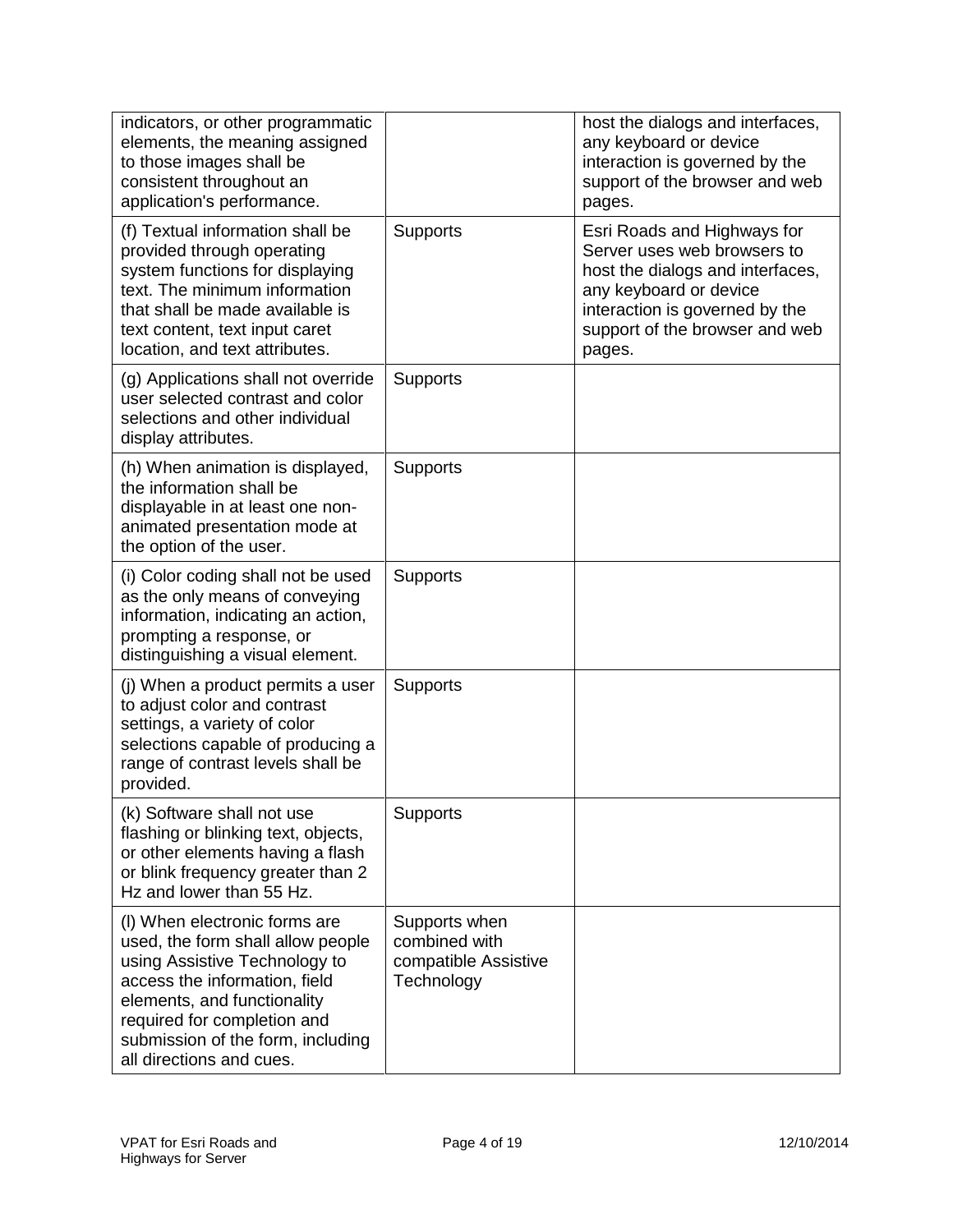| <b>Criteria</b>                                                                                                                                              | <b>Supporting Features</b>         | <b>Remarks and Explanations</b>                                                                                                                                                                                                                                                                                                                                                                                                                                                                                                                                                                                                                                              |
|--------------------------------------------------------------------------------------------------------------------------------------------------------------|------------------------------------|------------------------------------------------------------------------------------------------------------------------------------------------------------------------------------------------------------------------------------------------------------------------------------------------------------------------------------------------------------------------------------------------------------------------------------------------------------------------------------------------------------------------------------------------------------------------------------------------------------------------------------------------------------------------------|
| (a) A text equivalent for every<br>non-text element shall be<br>provided (e.g., via "alt",<br>"longdesc", or in element<br>content).                         | Supports with<br>Exceptions        | Most controls provide 'alt' text<br>but some do not given the<br>inherent nature of geographic<br>information systems (GIS)<br>software, mapping software,<br>and/or general limits on the<br>framework or technology.<br>Note: Esri Roads and Highways<br>for Server contains geographic<br>information system (GIS)<br>technology that captures,<br>manages, and analyzes data<br>through digital maps. All buttons<br>and form controls provide text<br>describing functionality. Some<br>GIS functions (such as drawing<br>lines on a digital map) cannot be<br>represented with text equivalent<br>and, therefore, no text<br>equivalent exists for these<br>functions. |
| (b) Equivalent alternatives for any<br>multimedia presentation shall be<br>synchronized with the<br>presentation.                                            | Not Applicable                     |                                                                                                                                                                                                                                                                                                                                                                                                                                                                                                                                                                                                                                                                              |
| (c) Web pages shall be designed<br>so that all information conveyed<br>with color is also available<br>without color, for example from<br>context or markup. | Not Applicable                     |                                                                                                                                                                                                                                                                                                                                                                                                                                                                                                                                                                                                                                                                              |
| (d) Documents shall be<br>organized so they are readable<br>without requiring an associated<br>style sheet.                                                  | Not Applicable                     |                                                                                                                                                                                                                                                                                                                                                                                                                                                                                                                                                                                                                                                                              |
| (e) Redundant text links shall be<br>provided for each active region of<br>a server-side image map.                                                          | Supports with<br><b>Exceptions</b> | Most controls support redundant<br>text links but some do not given<br>the inherent nature of GIS<br>software, mapping software,<br>and/or general limits on the<br>framework or technology.<br>Note: Esri Roads and Highways<br>for Server contains geographic                                                                                                                                                                                                                                                                                                                                                                                                              |

*Section 1194.22 Web-based Internet Information and Applications – Detail*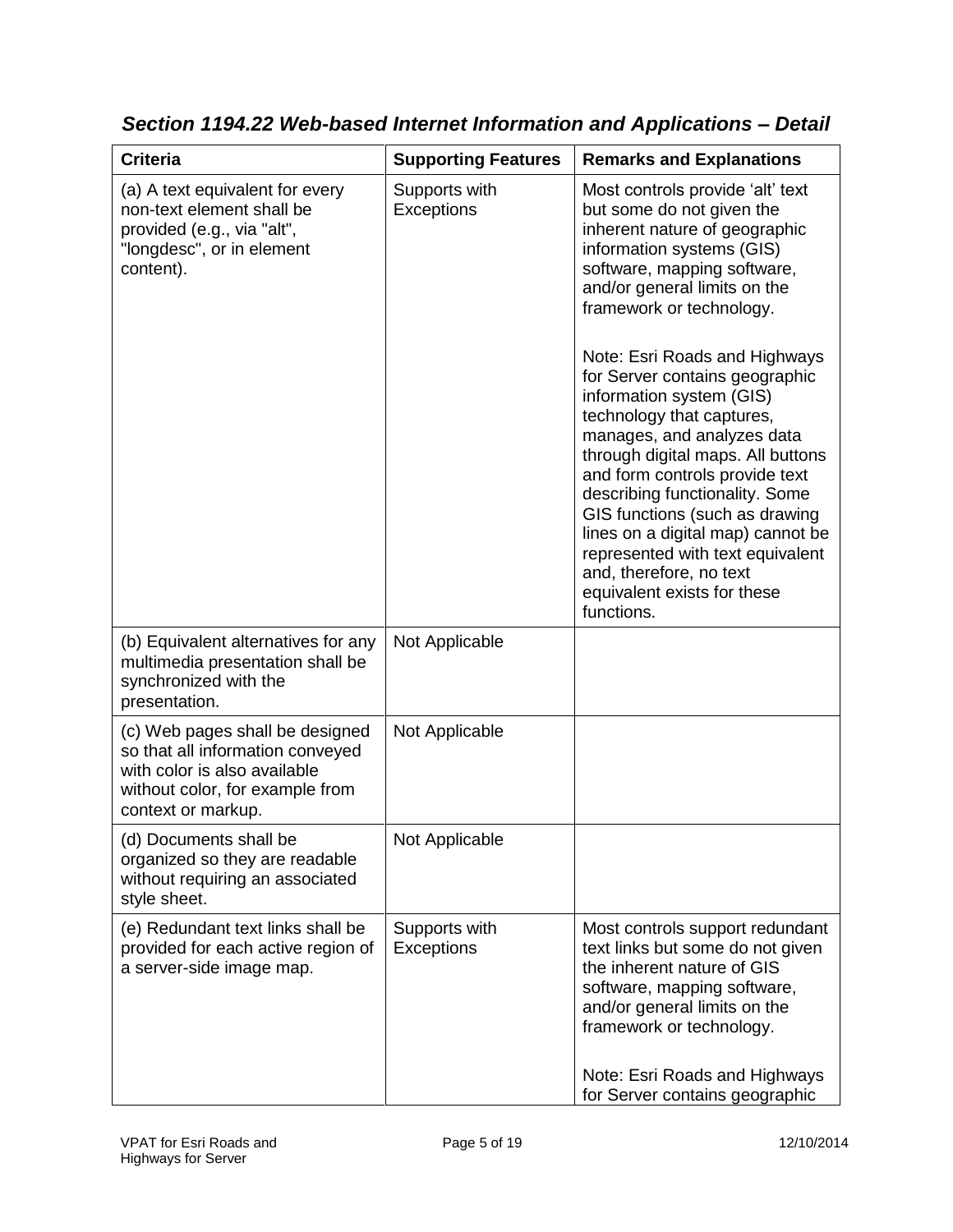|                                                                                                                                                                                                                                                                                                                             |                             | information system (GIS)<br>technology that captures,<br>manages, and analyzes data<br>through digital maps. Some<br>aspects of a digital map or of<br>GIS software are inherently<br>visual/graphical and cannot be<br>adequately represented in text.                                                      |
|-----------------------------------------------------------------------------------------------------------------------------------------------------------------------------------------------------------------------------------------------------------------------------------------------------------------------------|-----------------------------|--------------------------------------------------------------------------------------------------------------------------------------------------------------------------------------------------------------------------------------------------------------------------------------------------------------|
| (f) Client-side image maps shall<br>be provided instead of server-<br>side image maps except where<br>the regions cannot be defined<br>with an available geometric<br>shape.                                                                                                                                                | <b>Supports</b>             |                                                                                                                                                                                                                                                                                                              |
| (g) Row and column headers<br>shall be identified for data tables.                                                                                                                                                                                                                                                          | <b>Supports</b>             |                                                                                                                                                                                                                                                                                                              |
| (h) Markup shall be used to<br>associate data cells and header<br>cells for data tables that have two<br>or more logical levels of row or<br>column headers.                                                                                                                                                                | <b>Supports</b>             |                                                                                                                                                                                                                                                                                                              |
| (i) Frames shall be titled with text<br>that facilitates frame identification<br>and navigation.                                                                                                                                                                                                                            | Not Applicable              |                                                                                                                                                                                                                                                                                                              |
| (j) Pages shall be designed to<br>avoid causing the screen to<br>flicker with a frequency greater<br>than 2 Hz and lower than 55 Hz.                                                                                                                                                                                        | <b>Supports</b>             |                                                                                                                                                                                                                                                                                                              |
| (k) A text-only page, with<br>equivalent information or<br>functionality, shall be provided to<br>make a web site comply with the<br>provisions of this part, when<br>compliance cannot be<br>accomplished in any other way.<br>The content of the text-only page<br>shall be updated whenever the<br>primary page changes. | Supports with<br>Exceptions | Esri Roads and Highways for<br>Server contains geographic<br>information system (GIS)<br>technology that captures,<br>manages, and analyzes data<br>through digital maps. Some<br>aspects of a map or of GIS<br>software are inherently<br>visual/graphical and cannot be<br>adequately represented in text. |
| (I) When pages utilize scripting<br>languages to display content, or<br>to create interface elements, the<br>information provided by the script<br>shall be identified with functional                                                                                                                                      | <b>Supports</b>             |                                                                                                                                                                                                                                                                                                              |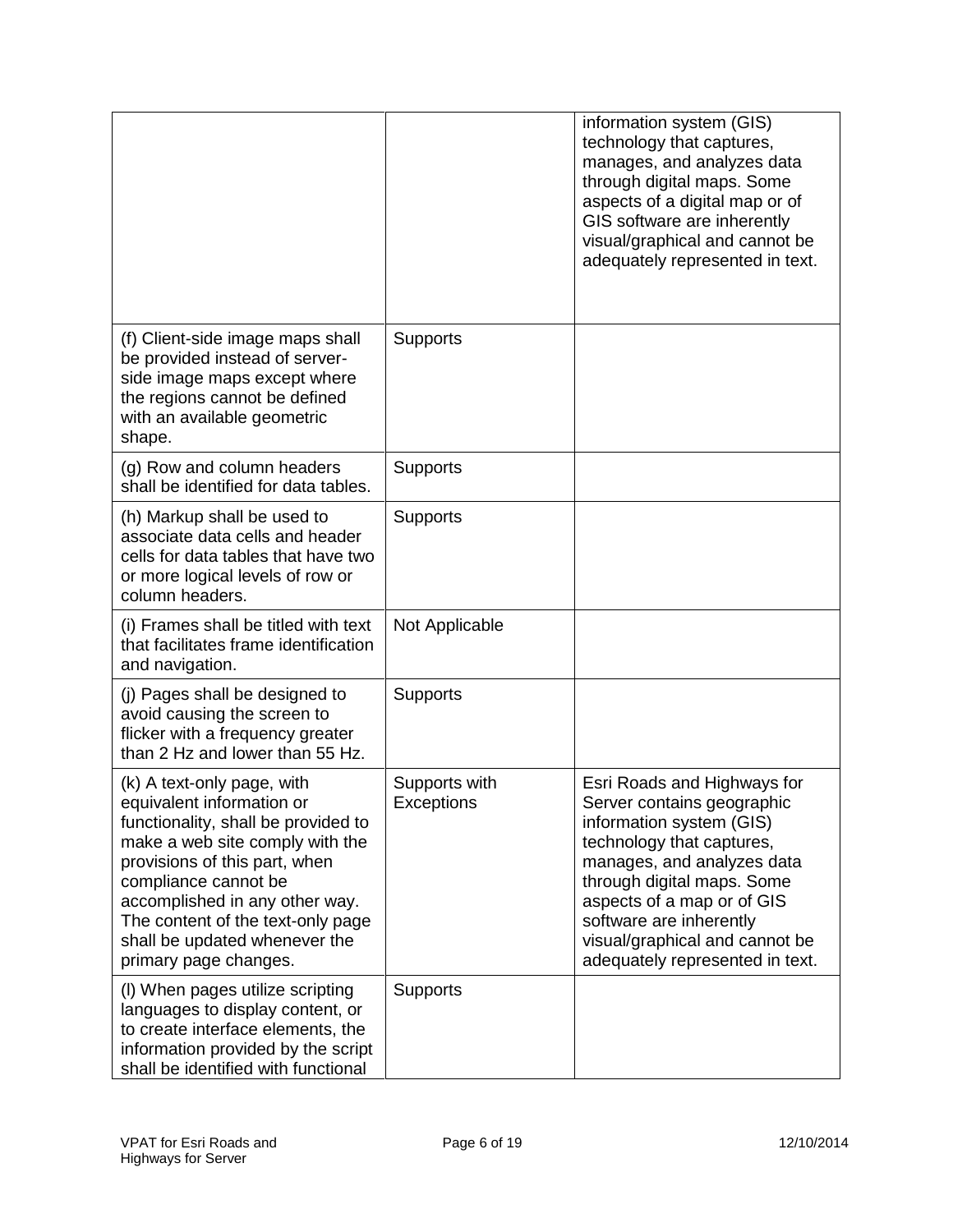| text that can be read by Assistive<br>Technology.                                                                                                                                                                                                                                                   |                 |  |
|-----------------------------------------------------------------------------------------------------------------------------------------------------------------------------------------------------------------------------------------------------------------------------------------------------|-----------------|--|
| (m) When a web page requires<br>that an applet, plug-in or other<br>application be present on the<br>client system to interpret page<br>content, the page must provide a<br>link to a plug-in or applet that<br>complies with $§1194.21(a)$<br>through (I).                                         | <b>Supports</b> |  |
| (n) When electronic forms are<br>designed to be completed on-<br>line, the form shall allow people<br>using Assistive Technology to<br>access the information, field<br>elements, and functionality<br>required for completion and<br>submission of the form, including<br>all directions and cues. | Not Applicable  |  |
| (o) A method shall be provided<br>that permits users to skip<br>repetitive navigation links.                                                                                                                                                                                                        | Not Applicable  |  |
| (p) When a timed response is<br>required, the user shall be alerted<br>and given sufficient time to<br>indicate more time is required.                                                                                                                                                              | Not Applicable  |  |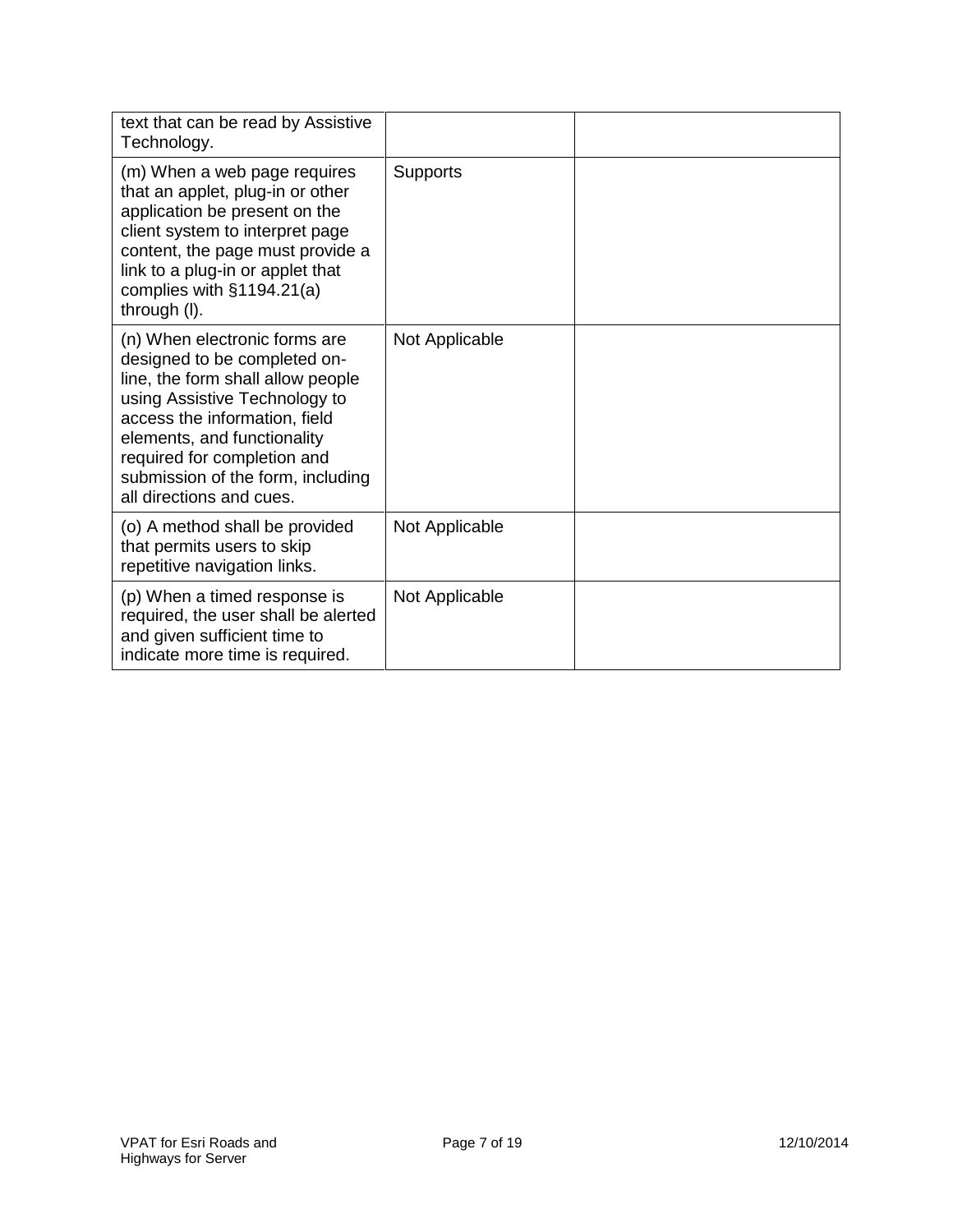| <b>Criteria</b>                                                                                                                                                                                                                                                                                                                                                       | <b>Supporting Features</b> | <b>Remarks and Explanations</b> |
|-----------------------------------------------------------------------------------------------------------------------------------------------------------------------------------------------------------------------------------------------------------------------------------------------------------------------------------------------------------------------|----------------------------|---------------------------------|
| (a) Telecommunications products<br>or systems which provide a<br>function allowing voice<br>communication and which do not<br>themselves provide a TTY<br>functionality shall provide a<br>standard non-acoustic<br>connection point for TTYs.<br>Microphones shall be capable of<br>being turned on and off to allow<br>the user to intermix speech with<br>TTY use. | Not Applicable             |                                 |
| (b) Telecommunications products<br>which include voice<br>communication functionality shall<br>support all commonly used cross-<br>manufacturer non-proprietary<br>standard TTY signal protocols.                                                                                                                                                                     | Not Applicable             |                                 |
| (c) Voice mail, auto-attendant,<br>and interactive voice response<br>telecommunications systems<br>shall be usable by TTY users<br>with their TTYs.                                                                                                                                                                                                                   | Not Applicable             |                                 |
| (d) Voice mail, messaging, auto-<br>attendant, and interactive voice<br>response telecommunications<br>systems that require a response<br>from a user within a time interval,<br>shall give an alert when the time<br>interval is about to run out, and<br>shall provide sufficient time for<br>the user to indicate more time is<br>required.                        | Not Applicable             |                                 |
| (e) Where provided, caller<br>identification and similar<br>telecommunications functions<br>shall also be available for users<br>of TTYs, and for users who<br>cannot see displays.                                                                                                                                                                                   | Not Applicable             |                                 |
| (f) For transmitted voice signals,<br>telecommunications products<br>shall provide a gain adjustable up<br>to a minimum of 20 dB. For<br>incremental volume control, at                                                                                                                                                                                               | Not Applicable             |                                 |

## *Section 1194.23 Telecommunications Products – Detail*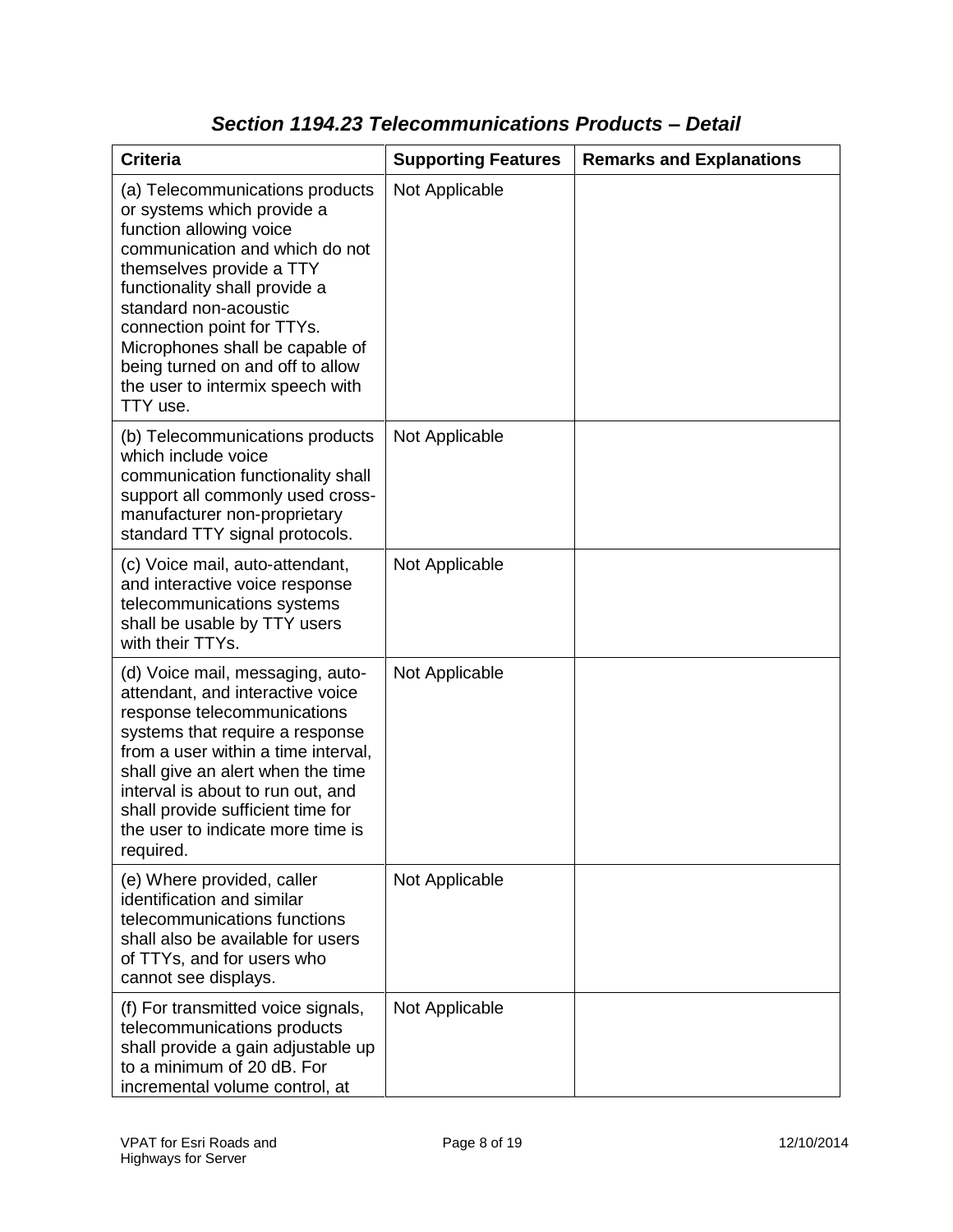| least one intermediate step of 12<br>dB of gain shall be provided.                                                                                                                                                                                                                                                                                                                                                                                                                                                   |                |  |
|----------------------------------------------------------------------------------------------------------------------------------------------------------------------------------------------------------------------------------------------------------------------------------------------------------------------------------------------------------------------------------------------------------------------------------------------------------------------------------------------------------------------|----------------|--|
| (g) If the telecommunications<br>product allows a user to adjust<br>the receive volume, a function<br>shall be provided to automatically<br>reset the volume to the default<br>level after every use.                                                                                                                                                                                                                                                                                                                | Not Applicable |  |
| (h) Where a telecommunications<br>product delivers output by an<br>audio transducer which is<br>normally held up to the ear, a<br>means for effective magnetic<br>wireless coupling to hearing<br>technologies shall be provided.                                                                                                                                                                                                                                                                                    | Not Applicable |  |
| (i) Interference to hearing<br>technologies (including hearing<br>aids, cochlear implants, and<br>assistive listening devices) shall<br>be reduced to the lowest possible<br>level that allows a user of hearing<br>technologies to utilize the<br>telecommunications product.                                                                                                                                                                                                                                       | Not Applicable |  |
| (i) Products that transmit or<br>conduct information or<br>communication, shall pass<br>through cross-manufacturer, non-<br>proprietary, industry-standard<br>codes, translation protocols,<br>formats or other information<br>necessary to provide the<br>information or communication in<br>a usable format. Technologies<br>which use encoding, signal<br>compression, format<br>transformation, or similar<br>techniques shall not remove<br>information needed for access or<br>shall restore it upon delivery. | Not Applicable |  |
| (k)(1) Products which have<br>mechanically operated controls<br>or keys shall comply with the<br>following: Controls and Keys<br>shall be tactilely discernible<br>without activating the controls or<br>keys.                                                                                                                                                                                                                                                                                                       | Not Applicable |  |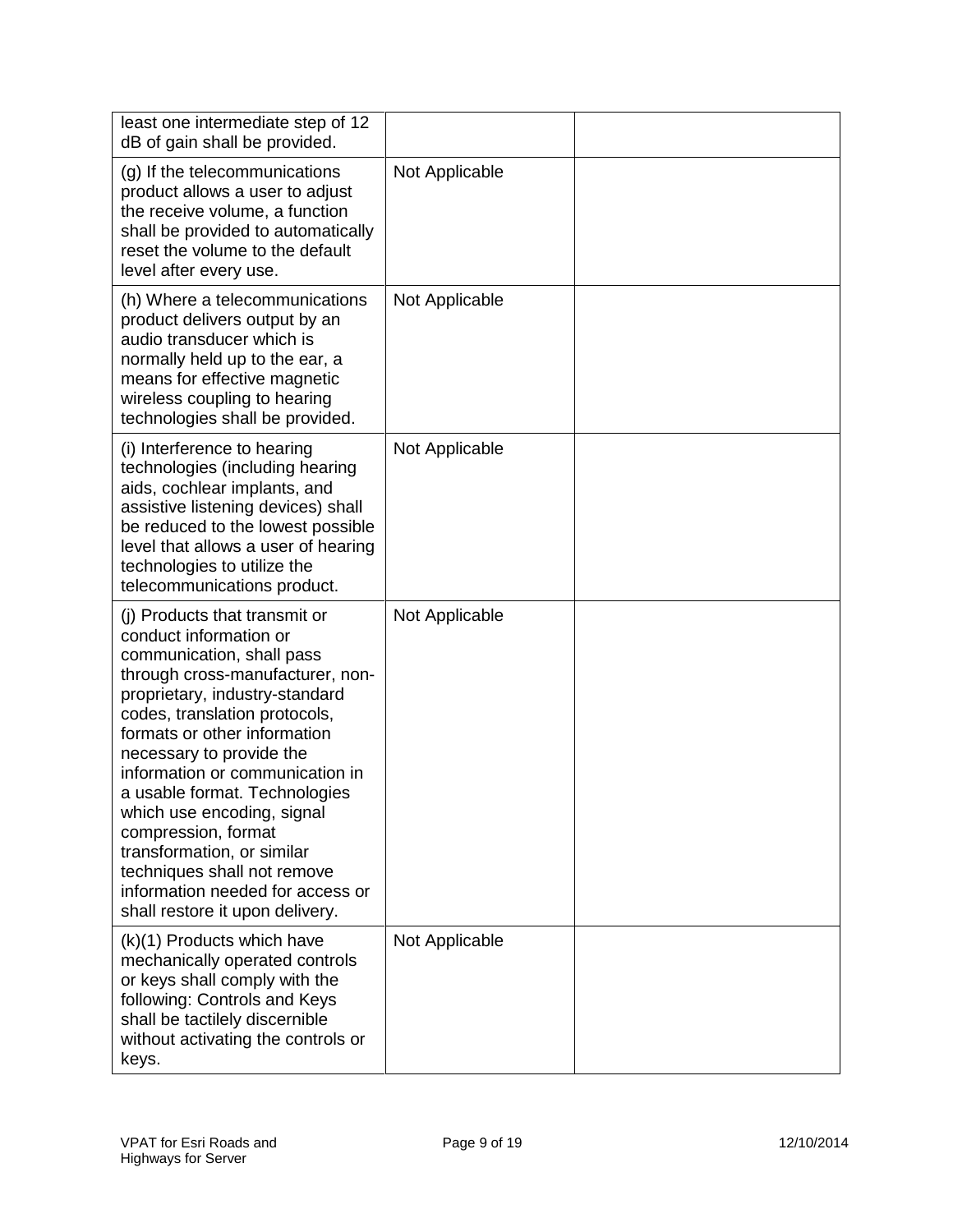| $(k)(2)$ Products which have<br>mechanically operated controls<br>or keys shall comply with the<br>following: Controls and Keys<br>shall be operable with one hand<br>and shall not require tight<br>grasping, pinching, twisting of the<br>wrist. The force required to<br>activate controls and keys shall<br>be 5 lbs. (22.2N) maximum. |                |  |
|--------------------------------------------------------------------------------------------------------------------------------------------------------------------------------------------------------------------------------------------------------------------------------------------------------------------------------------------|----------------|--|
| (k)(3) Products which have<br>mechanically operated controls<br>or keys shall comply with the<br>following: If key repeat is<br>supported, the delay before<br>repeat shall be adjustable to at<br>least 2 seconds. Key repeat rate<br>shall be adjustable to 2 seconds<br>per character.                                                  | Not Applicable |  |
| $(k)(4)$ Products which have<br>mechanically operated controls<br>or keys shall comply with the<br>following: The status of all locking<br>or toggle controls or keys shall be<br>visually discernible, and<br>discernible either through touch<br>or sound.                                                                               | Not Applicable |  |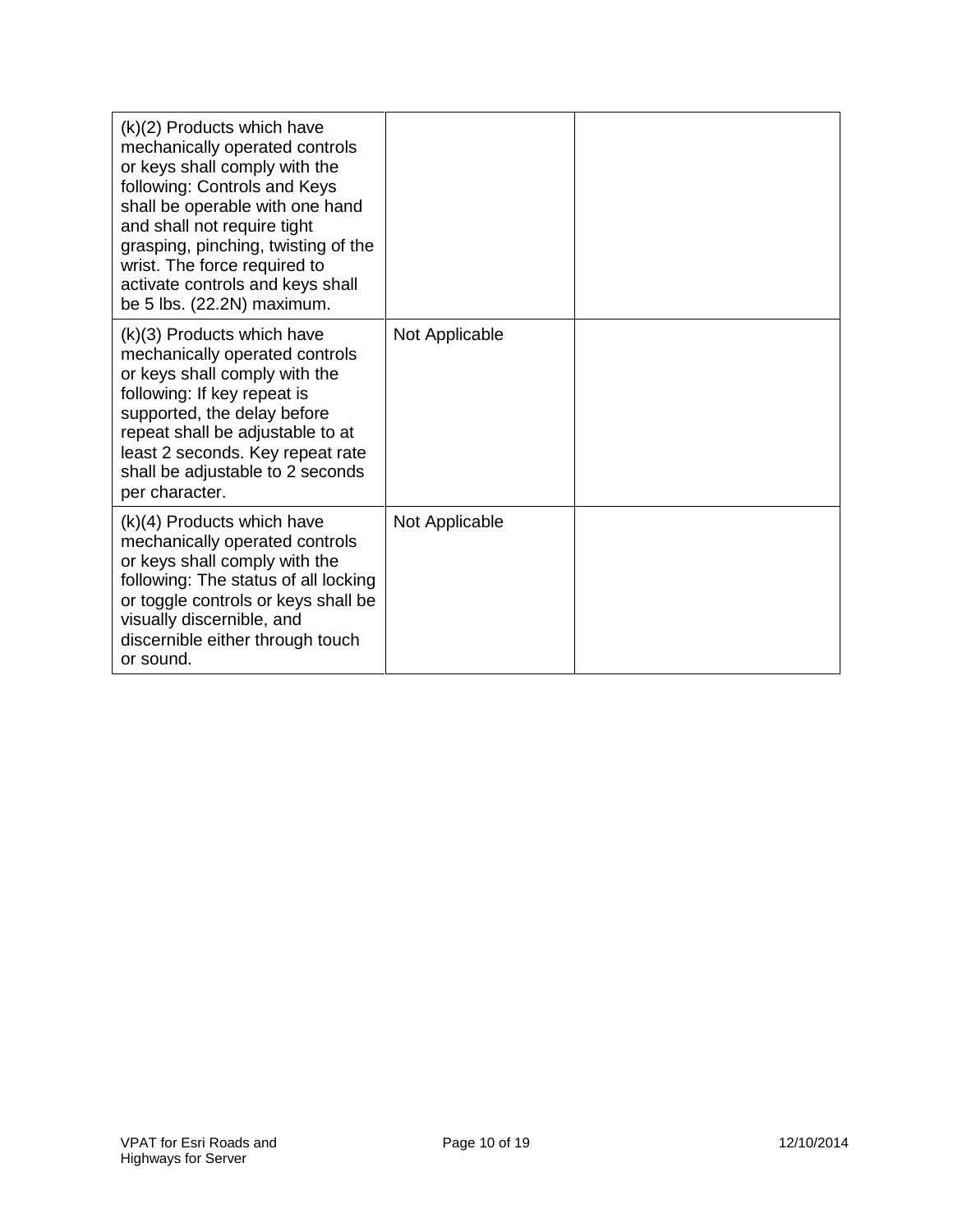| <b>Criteria</b>                                                                                                                                                                                                                                                                                                                                                                                                                                                                                                                                                                                                                                                                                                                                                                                                                                                                                                                                                           | <b>Supporting Features</b> | <b>Remarks and Explanations</b> |
|---------------------------------------------------------------------------------------------------------------------------------------------------------------------------------------------------------------------------------------------------------------------------------------------------------------------------------------------------------------------------------------------------------------------------------------------------------------------------------------------------------------------------------------------------------------------------------------------------------------------------------------------------------------------------------------------------------------------------------------------------------------------------------------------------------------------------------------------------------------------------------------------------------------------------------------------------------------------------|----------------------------|---------------------------------|
| a) All analog television displays<br>13 inches and larger, and<br>computer equipment that<br>includes analog television<br>receiver or display circuitry, shall<br>be equipped with caption<br>decoder circuitry which<br>appropriately receives, decodes,<br>and displays closed captions<br>from broadcast, cable, videotape,<br>and DVD signals. As soon as<br>practicable, but not later than<br>July 1, 2002, widescreen digital<br>television (DTV) displays<br>measuring at least 7.8 inches<br>vertically, DTV sets with<br>conventional displays measuring<br>at least 13 inches vertically, and<br>stand-alone DTV tuners, whether<br>or not they are marketed with<br>display screens, and computer<br>equipment that includes DTV<br>receiver or display circuitry, shall<br>be equipped with caption<br>decoder circuitry which<br>appropriately receives, decodes,<br>and displays closed captions<br>from broadcast, cable, videotape,<br>and DVD signals. | Not Applicable             |                                 |
| (b) Television tuners, including<br>tuner cards for use in computers,<br>shall be equipped with secondary<br>audio program playback circuitry.                                                                                                                                                                                                                                                                                                                                                                                                                                                                                                                                                                                                                                                                                                                                                                                                                            | Not Applicable             |                                 |
| (c) All training and informational<br>video and multimedia productions<br>which support the agency's<br>mission, regardless of format,<br>that contain speech or other<br>audio information necessary for<br>the comprehension of the<br>content, shall be open or closed<br>captioned.                                                                                                                                                                                                                                                                                                                                                                                                                                                                                                                                                                                                                                                                                   | Not Applicable             |                                 |
| (d) All training and informational<br>video and multimedia productions<br>which support the agency's<br>mission, regardless of format,                                                                                                                                                                                                                                                                                                                                                                                                                                                                                                                                                                                                                                                                                                                                                                                                                                    | Not Applicable             |                                 |

## *Section 1194.24 Video and Multi-media Products – Detail*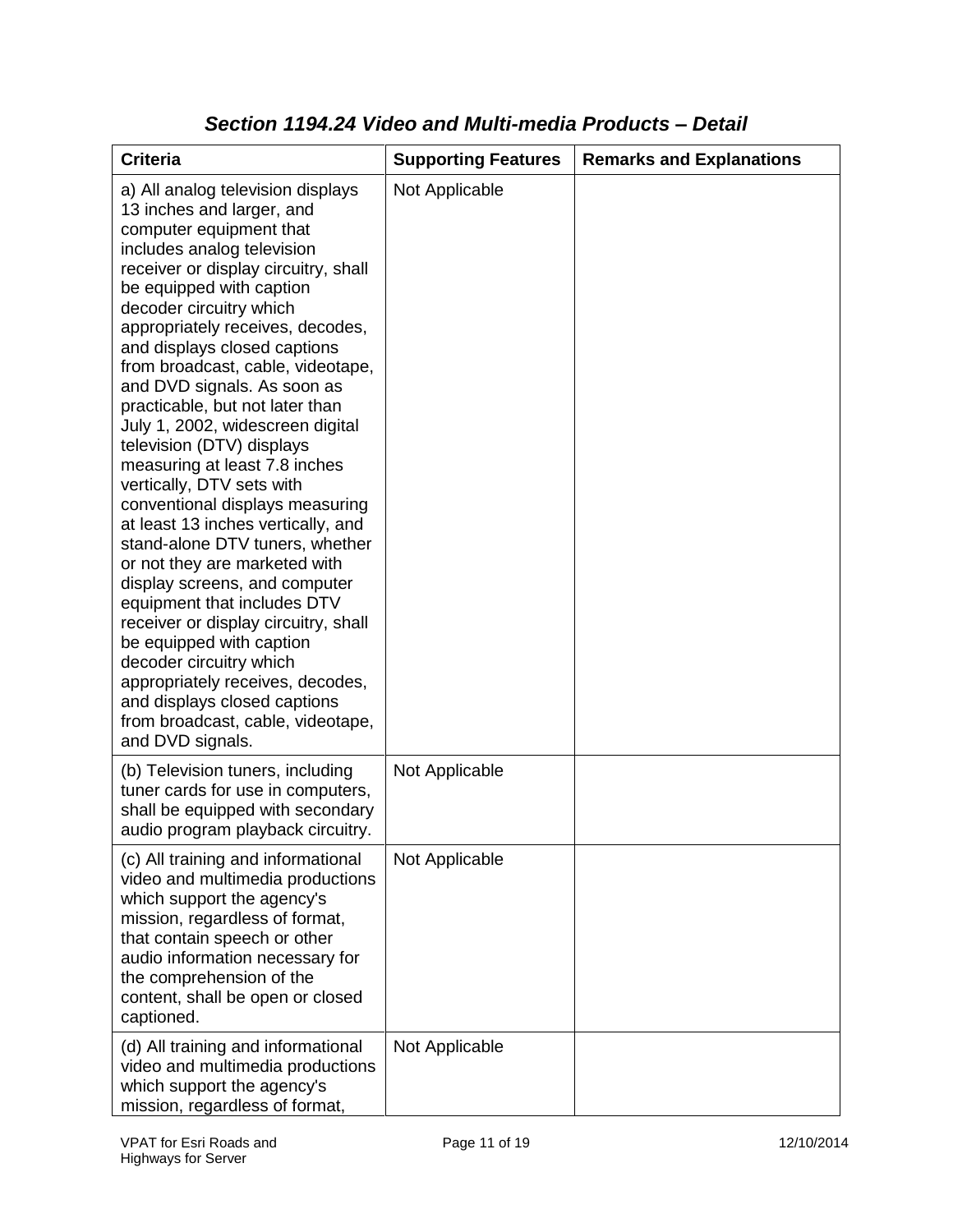| that contain visual information<br>necessary for the comprehension<br>of the content, shall be audio<br>described.                    |                |  |
|---------------------------------------------------------------------------------------------------------------------------------------|----------------|--|
| (e) Display or presentation of<br>alternate text presentation or<br>audio descriptions shall be user-<br>selectable unless permanent. | Not Applicable |  |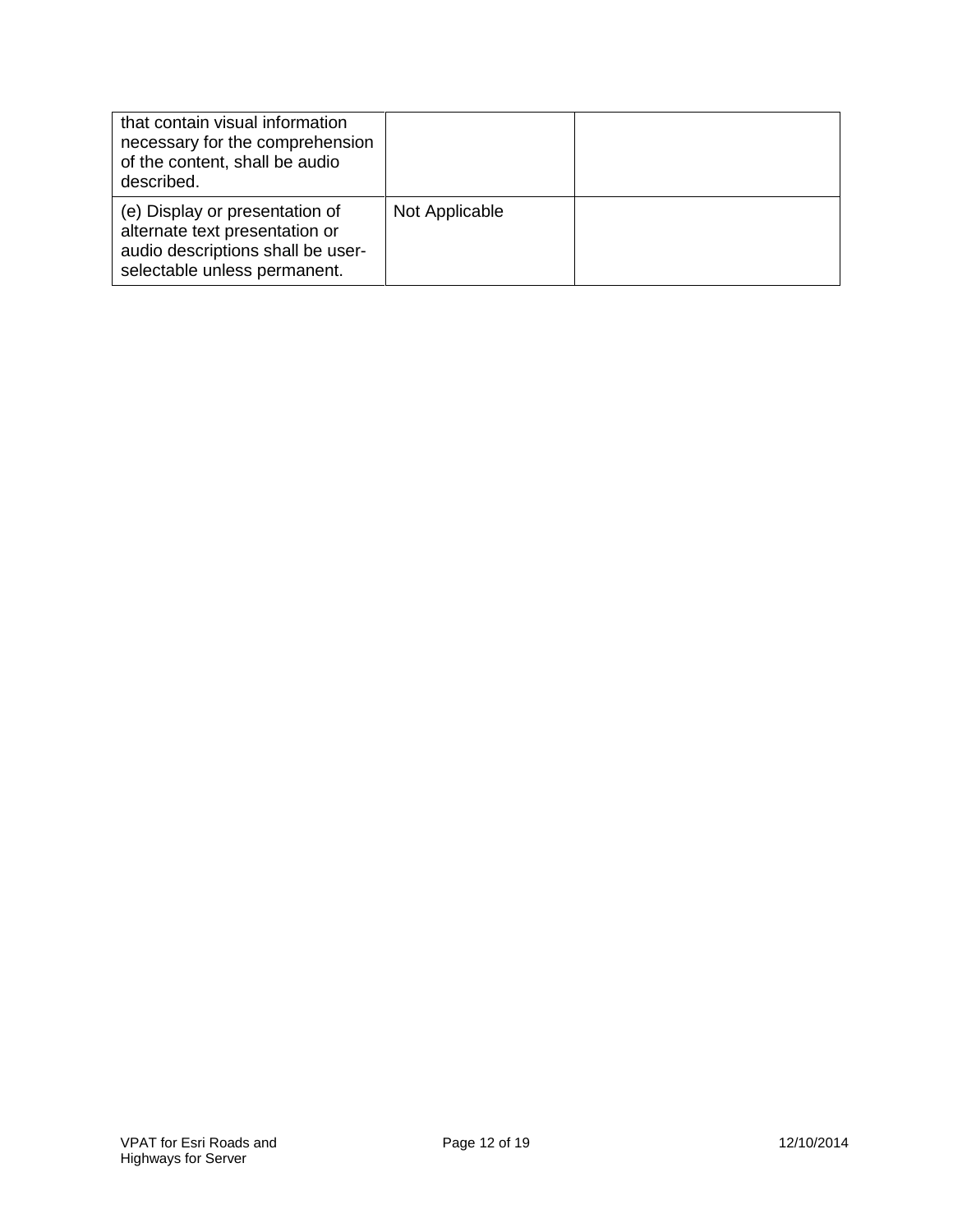## *Section 1194.25 Self-Contained, Closed Products – Detail*

| <b>Criteria</b>                                                                                                                                                                                                                                                                                                                                                                   | <b>Supporting Features</b> | <b>Remarks and Explanations</b> |
|-----------------------------------------------------------------------------------------------------------------------------------------------------------------------------------------------------------------------------------------------------------------------------------------------------------------------------------------------------------------------------------|----------------------------|---------------------------------|
| (a) Self contained products shall<br>be usable by people with<br>disabilities without requiring an<br>end-user to attach Assistive<br>Technology to the product.<br>Personal headsets for private<br>listening are not Assistive<br>Technology.                                                                                                                                   | Not Applicable             |                                 |
| (b) When a timed response is<br>required, the user shall be alerted<br>and given sufficient time to<br>indicate more time is required.                                                                                                                                                                                                                                            | Not Applicable             |                                 |
| (c) Where a product utilizes<br>touchscreens or contact-sensitive<br>controls, an input method shall<br>be provided that complies with<br>§1194.23 (k) (1) through (4).                                                                                                                                                                                                           | Not Applicable             |                                 |
| (d) When biometric forms of user<br>identification or control are used,<br>an alternative form of<br>identification or activation, which<br>does not require the user to<br>possess particular biological<br>characteristics, shall also be<br>provided.                                                                                                                          | Not Applicable             |                                 |
| (e) When products provide<br>auditory output, the audio signal<br>shall be provided at a standard<br>signal level through an industry<br>standard connector that will allow<br>for private listening. The product<br>must provide the ability to<br>interrupt, pause, and restart the<br>audio at any time.                                                                       | Not Applicable             |                                 |
| (f) When products deliver voice<br>output in a public area,<br>incremental volume control shall<br>be provided with output<br>amplification up to a level of at<br>least 65 dB. Where the ambient<br>noise level of the environment is<br>above 45 dB, a volume gain of at<br>least 20 dB above the ambient<br>level shall be user selectable. A<br>function shall be provided to | Not Applicable             |                                 |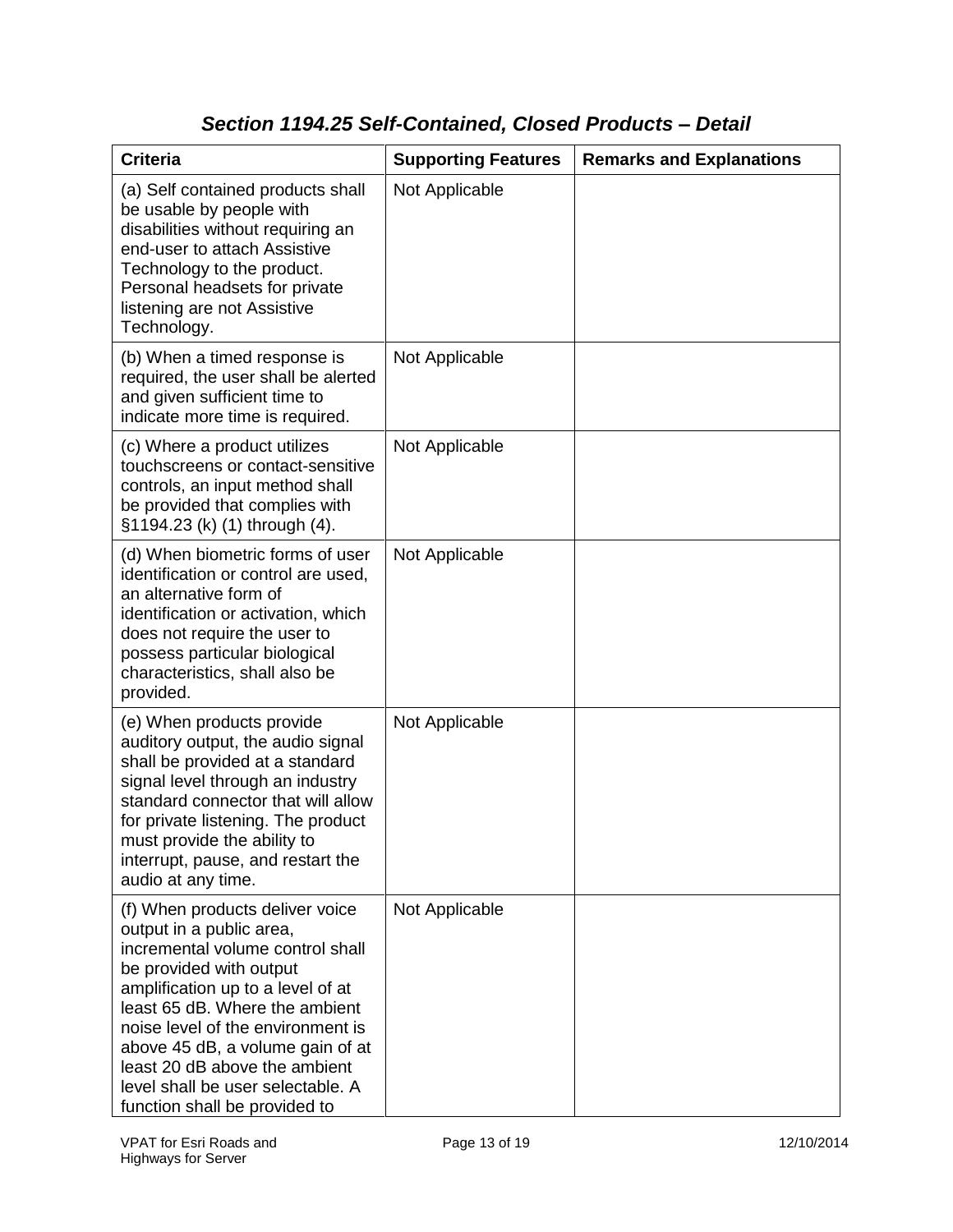| automatically reset the volume to                                                                                                                                                                                                                                                                                                                                                                                                                                                                                                                                                 |                |  |
|-----------------------------------------------------------------------------------------------------------------------------------------------------------------------------------------------------------------------------------------------------------------------------------------------------------------------------------------------------------------------------------------------------------------------------------------------------------------------------------------------------------------------------------------------------------------------------------|----------------|--|
| the default level after every use.                                                                                                                                                                                                                                                                                                                                                                                                                                                                                                                                                |                |  |
| (g) Color coding shall not be<br>used as the only means of<br>conveying information, indicating<br>an action, prompting a response,<br>or distinguishing a visual<br>element.                                                                                                                                                                                                                                                                                                                                                                                                     | Not Applicable |  |
| (h) When a product permits a<br>user to adjust color and contrast<br>settings, a range of color<br>selections capable of producing a<br>variety of contrast levels shall be<br>provided.                                                                                                                                                                                                                                                                                                                                                                                          | Not Applicable |  |
| (i) Products shall be designed to<br>avoid causing the screen to<br>flicker with a frequency greater<br>than 2 Hz and lower than 55 Hz.                                                                                                                                                                                                                                                                                                                                                                                                                                           | Not Applicable |  |
| (j) (1) Products which are<br>freestanding, non-portable, and<br>intended to be used in one<br>location and which have operable<br>controls shall comply with the<br>following: The position of any<br>operable control shall be<br>determined with respect to a<br>vertical plane, which is 48 inches<br>in length, centered on the<br>operable control, and at the<br>maximum protrusion of the<br>product within the 48 inch length<br>on products which are<br>freestanding, non-portable, and<br>intended to be used in one<br>location and which have operable<br>controls. | Not Applicable |  |
| $(j)(2)$ Products which are<br>freestanding, non-portable, and<br>intended to be used in one<br>location and which have operable<br>controls shall comply with the<br>following: Where any operable<br>control is 10 inches or less<br>behind the reference plane, the<br>height shall be 54 inches<br>maximum and 15 inches<br>minimum above the floor.                                                                                                                                                                                                                          | Not Applicable |  |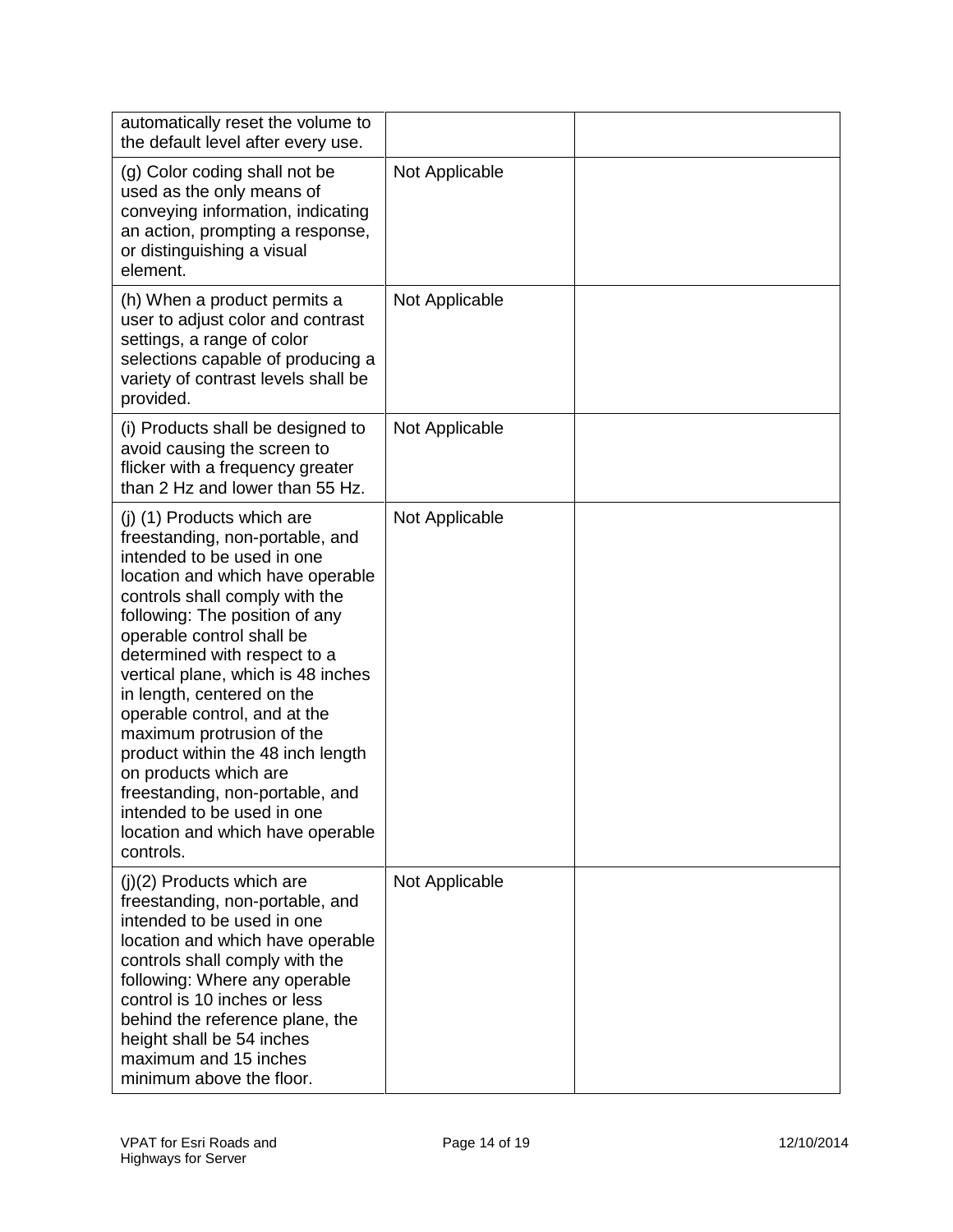| $(i)(3)$ Products which are<br>freestanding, non-portable, and<br>intended to be used in one<br>location and which have operable<br>controls shall comply with the<br>following: Where any operable<br>control is more than 10 inches<br>and not more than 24 inches<br>behind the reference plane, the<br>height shall be 46 inches<br>maximum and 15 inches<br>minimum above the floor. | Not Applicable |  |
|-------------------------------------------------------------------------------------------------------------------------------------------------------------------------------------------------------------------------------------------------------------------------------------------------------------------------------------------------------------------------------------------|----------------|--|
| $(i)(4)$ Products which are<br>freestanding, non-portable, and<br>intended to be used in one<br>location and which have operable<br>controls shall comply with the<br>following: Operable controls shall<br>not be more than 24 inches<br>behind the reference plane.                                                                                                                     | Not Applicable |  |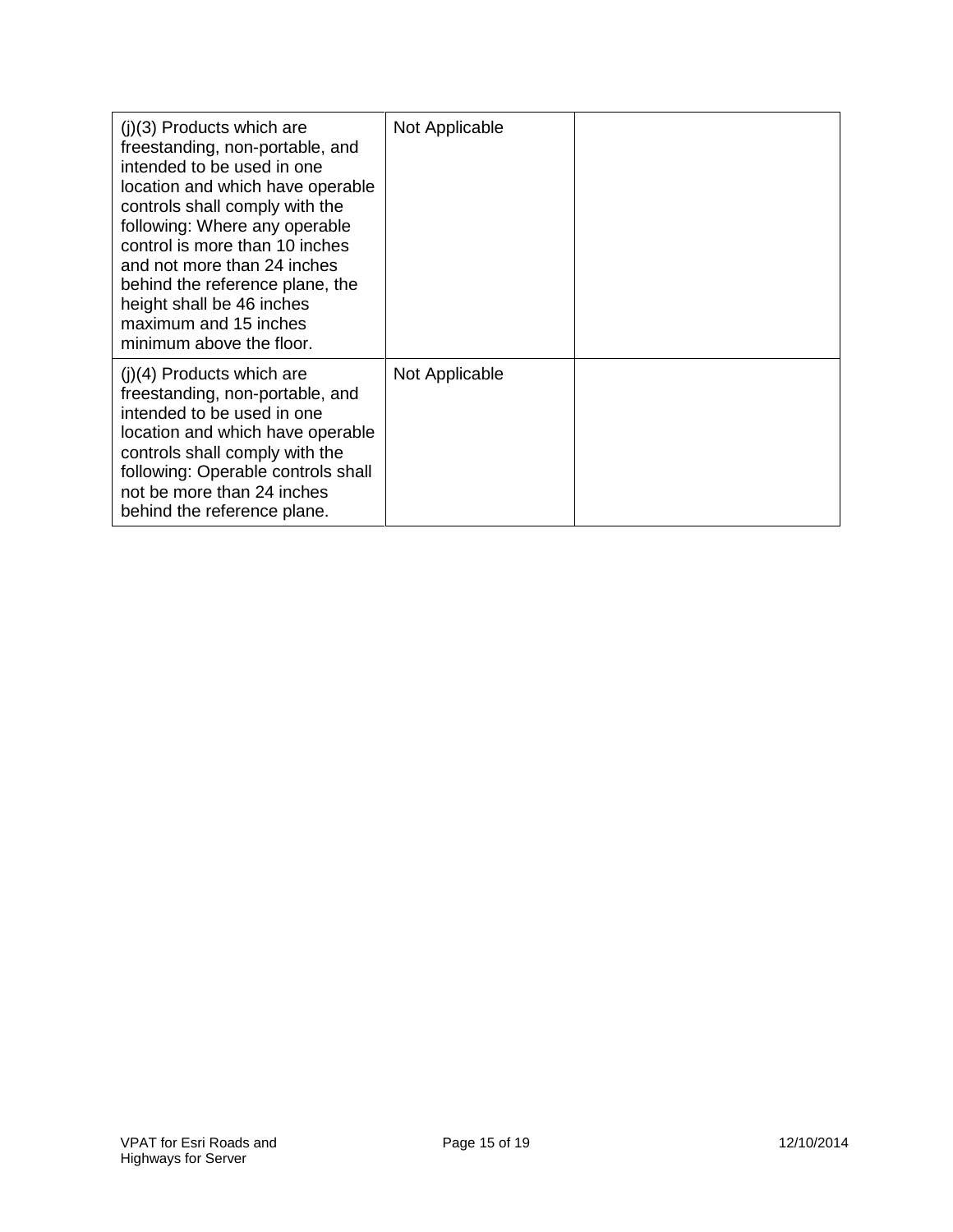| <b>Criteria</b>                                                                                                                                                                                                                                          | <b>Supporting Features</b> | <b>Remarks and Explanations</b> |
|----------------------------------------------------------------------------------------------------------------------------------------------------------------------------------------------------------------------------------------------------------|----------------------------|---------------------------------|
| (a) All mechanically operated<br>controls and keys shall comply<br>with §1194.23 (k) (1) through (4).                                                                                                                                                    | Not Applicable             |                                 |
| (b) If a product utilizes<br>touchscreens or touch-operated<br>controls, an input method shall<br>be provided that complies with<br>§1194.23 (k) (1) through (4).                                                                                        | Not Applicable             |                                 |
| (c) When biometric forms of user<br>identification or control are used,<br>an alternative form of<br>identification or activation, which<br>does not require the user to<br>possess particular biological<br>characteristics, shall also be<br>provided. | Not Applicable             |                                 |
| (d) Where provided, at least one<br>of each type of expansion slots,<br>ports and connectors shall<br>comply with publicly available<br>industry standards.                                                                                              | Not Applicable             |                                 |

# *Section 1194.26 Desktop and Portable Computers – Detail*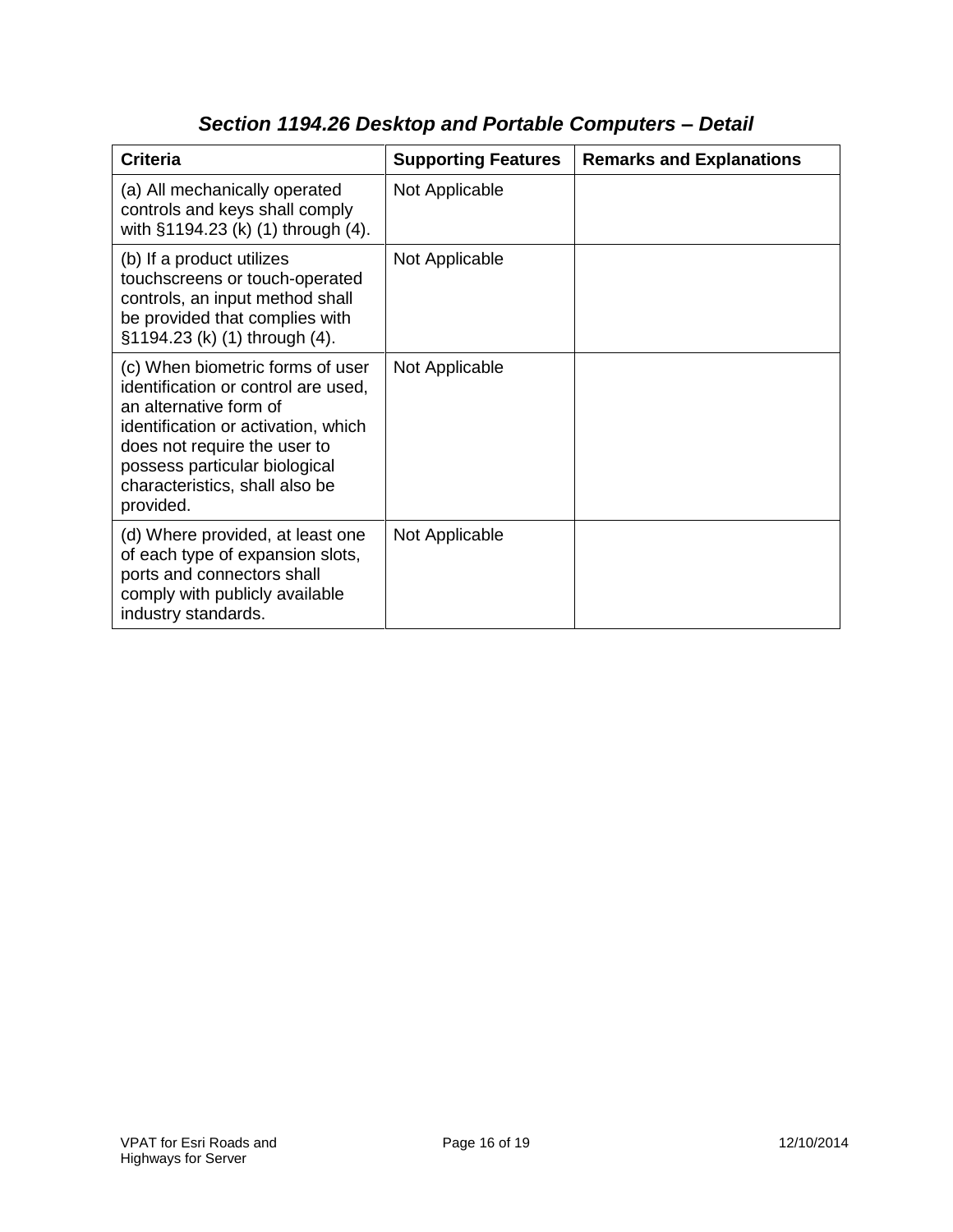| <b>Criteria</b>                                                                                                                                                                                                                                                                                                                        | <b>Supporting Features</b>                                           | <b>Remarks and Explanations</b>                                                                                                                                                                                                                                                                                                                                                                                                                                                                                                              |
|----------------------------------------------------------------------------------------------------------------------------------------------------------------------------------------------------------------------------------------------------------------------------------------------------------------------------------------|----------------------------------------------------------------------|----------------------------------------------------------------------------------------------------------------------------------------------------------------------------------------------------------------------------------------------------------------------------------------------------------------------------------------------------------------------------------------------------------------------------------------------------------------------------------------------------------------------------------------------|
| (a) At least one mode of<br>operation and information<br>retrieval that does not require<br>user vision shall be provided, or<br>support for Assistive Technology<br>used by people who are blind or<br>visually impaired shall be<br>provided.                                                                                        | Supports when<br>combined with<br>compatible Assistive<br>Technology | Esri Roads and Highways for<br>Server can be used by<br>developers to build websites<br>with geospatial content. The<br>web developer may format<br>information so as to take<br>advantage of Assistive<br>Technology for the blind or<br>visually impaired through use of<br>the software.<br>Note: Esri Roads and Highways<br>for Server contains geographic<br>information system (GIS)<br>technology that captures,<br>manages, and analyzes data<br>through digital maps. Some<br>aspects of a map or of GIS<br>software are inherently |
| (b) At least one mode of<br>operation and information<br>retrieval that does not require<br>visual acuity greater than 20/70<br>shall be provided in audio and<br>enlarged print output working<br>together or independently, or<br>support for Assistive Technology<br>used by people who are visually<br>impaired shall be provided. | Supports when<br>combined with<br>compatible Assistive<br>Technology | visual/graphical.<br>Esri Roads and Highways for<br>Server supports Assistive<br>Technology on the client. For<br>example, a website's map<br>window may have zoom<br>features, scale changes, or a<br>magnifier window to make the<br>output more usable by the<br>visually impaired. The web<br>developer may format the spatial<br>content to support Assistive<br>Technology for the visually<br>impaired through SDKs.                                                                                                                  |
| (c) At least one mode of<br>operation and information<br>retrieval that does not require<br>user hearing shall be provided, or<br>support for Assistive Technology<br>used by people who are deaf or<br>hard of hearing shall be provided.                                                                                             | <b>Supports</b>                                                      | There is no reliance on hearing<br>to operate.                                                                                                                                                                                                                                                                                                                                                                                                                                                                                               |
| (d) Where audio information is<br>important for the use of a<br>product, at least one mode of<br>operation and information<br>retrieval shall be provided in an                                                                                                                                                                        | Not Applicable                                                       | There is no reliance on hearing<br>to operate.                                                                                                                                                                                                                                                                                                                                                                                                                                                                                               |

*Section 1194.31 Functional Performance Criteria – Detail*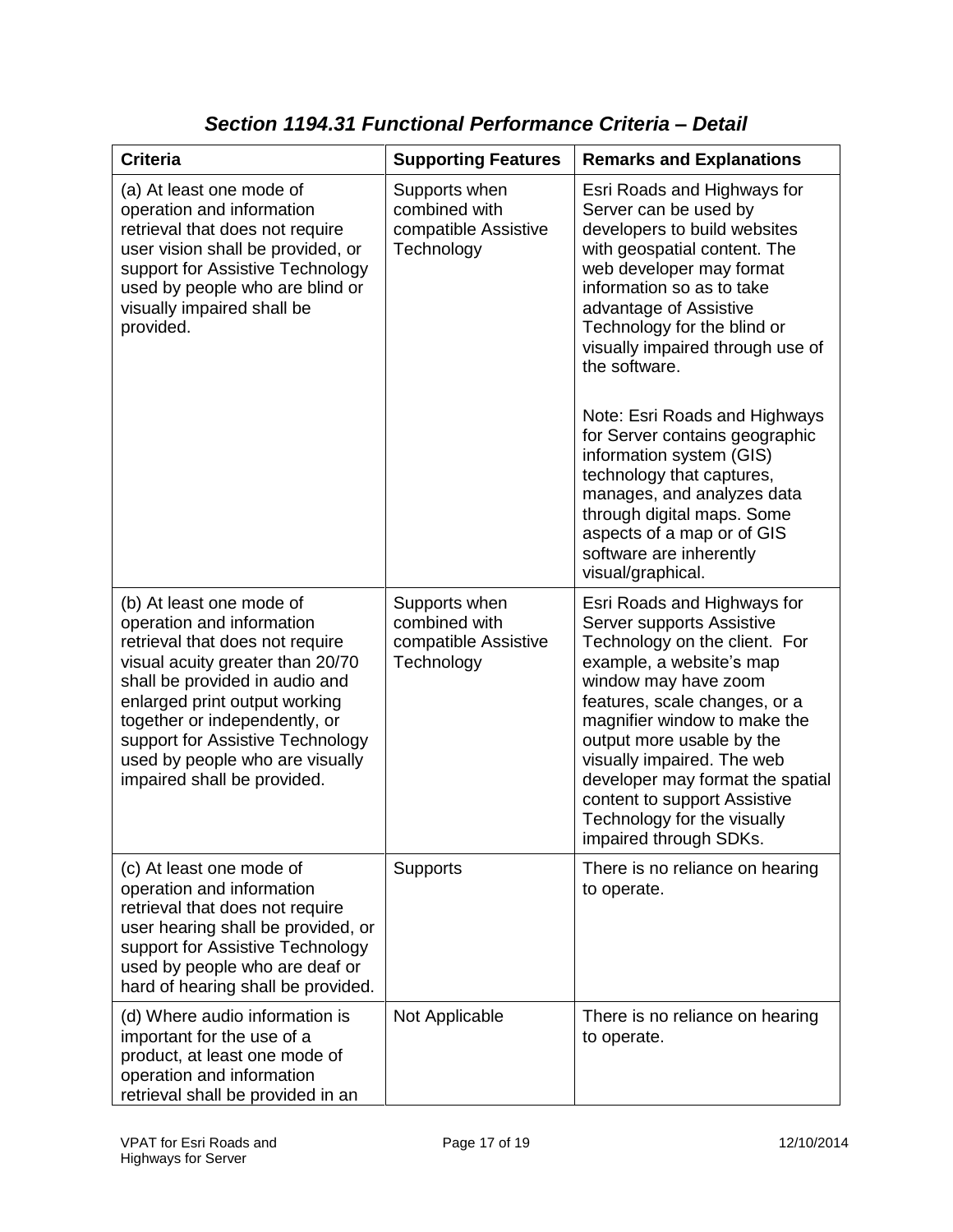| enhanced auditory fashion, or<br>support for assistive hearing<br>devices shall be provided.                                                                                                                                |                 |                                                                                                                                                                                                                             |
|-----------------------------------------------------------------------------------------------------------------------------------------------------------------------------------------------------------------------------|-----------------|-----------------------------------------------------------------------------------------------------------------------------------------------------------------------------------------------------------------------------|
| (e) At least one mode of<br>operation and information<br>retrieval that does not require<br>user speech shall be provided, or<br>support for Assistive Technology<br>used by people with disabilities<br>shall be provided. | <b>Supports</b> | There is no reliance on speech<br>to operate.                                                                                                                                                                               |
| (f) At least one mode of operation<br>and information retrieval that<br>does not require fine motor<br>control or simultaneous actions<br>and that is operable with limited<br>reach and strength shall be<br>provided.     | <b>Supports</b> | Operation and information<br>retrieval is dependent on<br>operating system settings and<br>configurations. The software<br>supports operating systems and<br>configurations designed to assist<br>users with accessibility. |